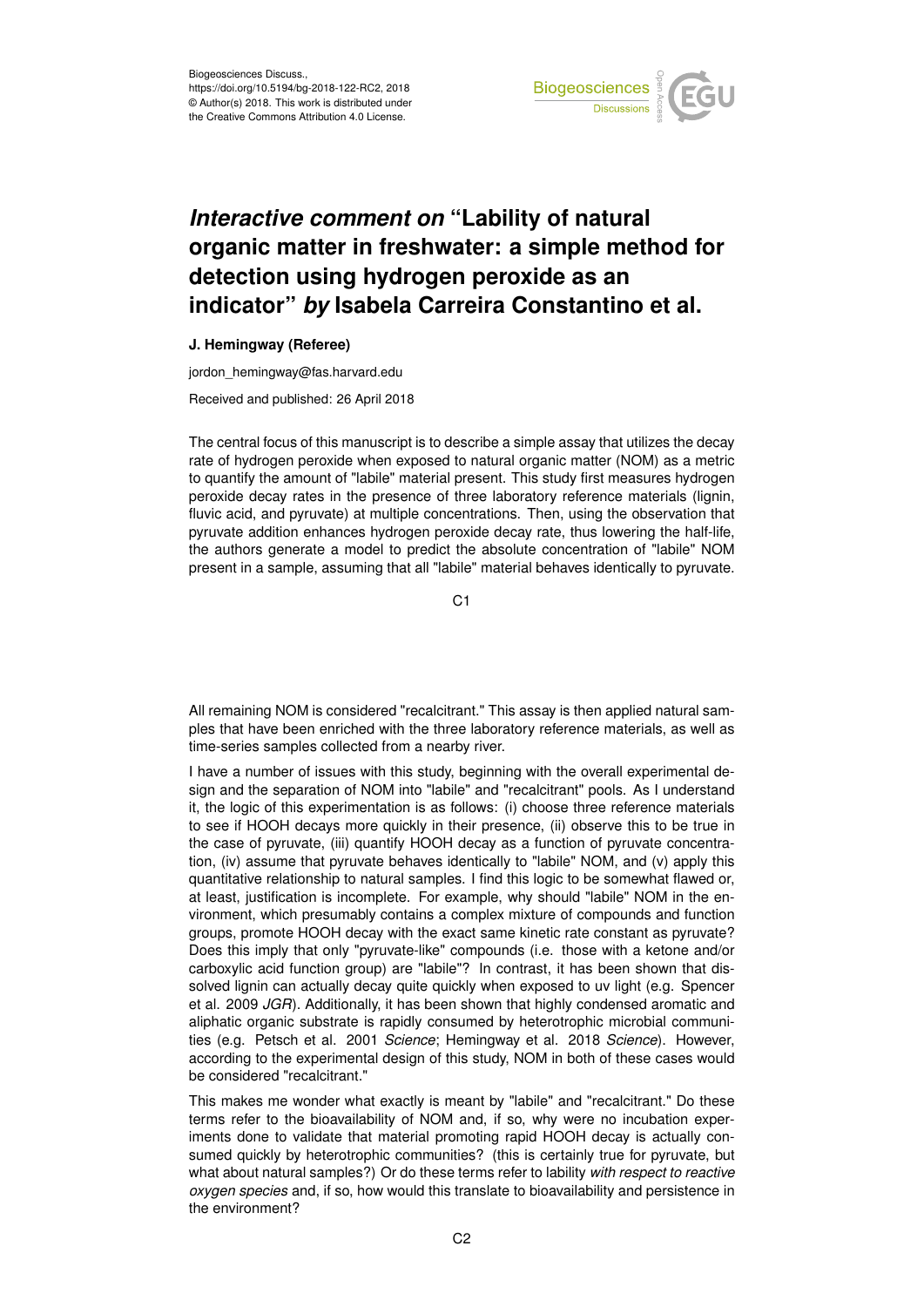Additionally, I find the kinetics of these experiments to be poorly described and poorly justified. Most importantly, I am left wondering why the kinetic order of HOOH decay depends on the chemical composition of OM added (i.e. described as zero-order for fluvic acid and lignin but first-order for pyruvate). For example, for the pyruvate case, is HOOH decay first-order with respect to itself, with respect to pyruvate concentration, or both? As this manuscript is written, I *think* the authors treat this as first-order with respect to itself, but this was not tested. Why was an experiment not done in which the NOM concentration was held constant and initial HOOH concentration was varied? This would easily show the reaction order with respect to HOOH concentration (see, for example, Follett et al. 2014 *PNAS* or Hemingway et al. 2017 *Biogeosciences* for mathematical treatment of these results).

If I am interpreting this correctly, then why would HOOH decay be first-order with respect to itself when pyruvate is added but zero-order with respect to itself when lignin or fluvic acid is added? How could this be translated to a natural sample that contains a complex mixture of compounds? Reaction order would need to be known *a priori*. Rather, it seems to me like a more reasonable kinetic model would be one that is zeroorder with respect to HOOH concentration and first-order with respect to oxidizable functional groups present in NOM (although the abovementioned test would need to be performed to validate this). If this is true, then HOOH decay could be described as something like:

$$
\frac{d[\text{HOOH}]}{dt} = -k_0 - k_1[\text{NOM}] \tag{1}
$$

where  $k_0$  is the "intrinsic" zero-order decay rate without NOM present (termed "control" throughout this manuscript) and  $k_1$  describes the additional HOOH decay promoted by the presences of NOM and is dependent on NOM chemical composition. This would result in a HOOH half-life that scales inversely with NOM concentration (i.e.  $t_{1/2} \propto 1/[\text{NOM}]\right)$ . This relationship fits the data reported in Table 1 significantly better

 $C<sub>3</sub>$ 

than does the model described in Fig. 2 and Eq. 1-2.

Of course, the model I describe here might not be the best one to describe these data, but as this manuscript is currently written I'm not convinced that it's any worse than the model presented in the text. I recommend the authors provide a sound, theoretical justification for their choice of kinetic model and include a mathematical derivation starting from first principles, in addition to the results of any test experiments needed to verify their choices.

Unfortunately, these issues preclude me from recommending publication of this manuscript without a significant overhaul of the experimental design and data interpretation. I would first recommend that the authors reconsider NOM decay dynamics and move away from the simple idea that some material is "labile" while other material is "recalcitrant." Organic matter decay is now known to be an incredibly complex, dynamic process that depends on heterotroph community composition, interaction with minerals and particles, light, temperature, etc. in addition to chemical composition (see, for example, Schmidt et al. 2011 *Nature* for review). The interpretation taken here – i.e. that decay is solely a function of chemical composition and that compounds can be pooled into labile and recalcitrant fractions – is an outdated one.

This isn't to say that the assay described in this manuscript doesn't have potential – it might. However, hydrogen peroxide decay rates can only speak to the chemical composition of organic matter, which is not the same as lability. I suspect that hydrogen peroxide will decay faster in systems with a higher concentration of carboxylic acids (via formation of peroxyacids) and ketones (via the Baeyer-Villiger oxidation and similar reactions). This seems to be validated by the pyruvate experiments, as pyruvate contains both a carboxylic acid and a ketone. If this is true, then this assay might be useful for describing, in a general sense, the chemical composition of NOM functional groups. However, this would require significantly more validation before being used in environmental samples (e.g. by comparing hydrogen peroxide decay rates with  ${}^{1}$ H and  $13C$  NMR). I believe that this is outside the scope of this manuscript as it is currently